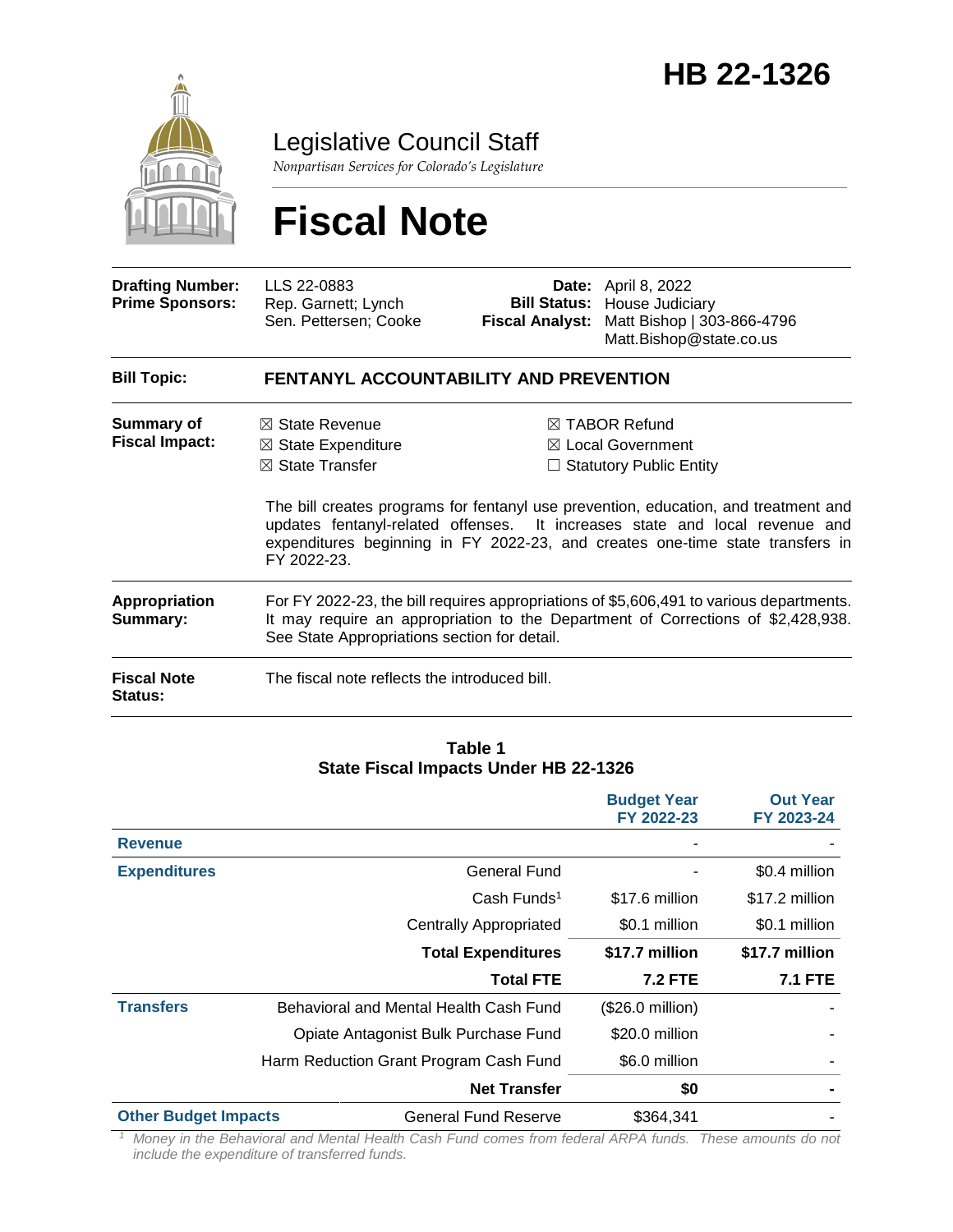## Page 2<br>April 8, 2022 **HB 22-1326**

## **Summary of Legislation**

The bill modifies fentanyl-related criminal offenses, updates practices around dispensing opiate antagonists, creates an education campaign, broadens the scope of the Harm Reduction Grant Program, and makes requirements for continuity of care for individuals in the criminal justice system with substance use disorder. These provisions are described in more detail below.

**Fentanyl-related offenses.** The bill updates existing fentanyl-related offenses by specifying the amounts of any substance containing any amount of fentanyl, carfentanyl, or an analog thereof that are unlawful to possess, distribute, manufacture, sell, or possess. Lower level offenses escalate to a level 1 drug felony if a person dies as a proximate cause of using the fentanyl, the drug originated outside Colorado, or the offender also possesses pill or tablet manufacturing equipment.

Current law grants immunity for certain individuals who report an emergency drug overdose. The bill extends this exemption to individuals whose provision of fentanyl is a proximate cause for death. For three years, beginning July 1, 2022, law enforcement agencies and district attorney offices must report on these instances.

Any person convicted for a fentanyl-related offense must undergo a substance abuse assessment, which may require community-based treatment, residential treatment, or non-residential treatment, and the completion of a fentanyl education program developed by the Department of Human Services (CDHS). Individuals represented by court-appointed counsel are not required to pay the costs of a treatment program ordered as a condition of probation or the education requirement.

**Disbursement of opiate antagonists.** Current law specifies the individuals to whom a prescriber may prescribe or dispense an opiate antagonist, and additional individuals or entities who may possess, furnish, or administer an opiate antagonist. The bill consolidates these lists and broadens the types of individuals who may be prescribed or dispensed opiate antagonists, may furnish opiate antagonists to others, are encouraged to educate employees and volunteers on the use of an opiate antagonist, and are immune from civil damages when administering an opiate antagonist in good faith.

The bill transfers \$20 million to the Opiate Antagonist Bulk Purchase Fund, which is continuously appropriated to the Department of Public Health and Environment (CDPHE) for the bulk purchase and distribution of opiate antagonists. The bill also appropriates \$300,000 to CDPHE for the purchase and distribution of non-laboratory synthetic opiate detection tests in FY 2022-23.

**Education, trainings, and grants.** CDPHE must develop, implement, and maintain an ongoing, statewide fentanyl prevention and education campaign to inform the public about its dangers, prevention, treatment, and laws. The department must also conduct at least five regional training sessions during FY 2022-23 for community partners to implement youth health development strategies, and it must maintain a website of educational materials.

The bill modifies the Harm Reduction Grant Program in CDPHE to broaden the list of entities eligible for grants, broaden the program's scope, and it transfers \$6 million for the program.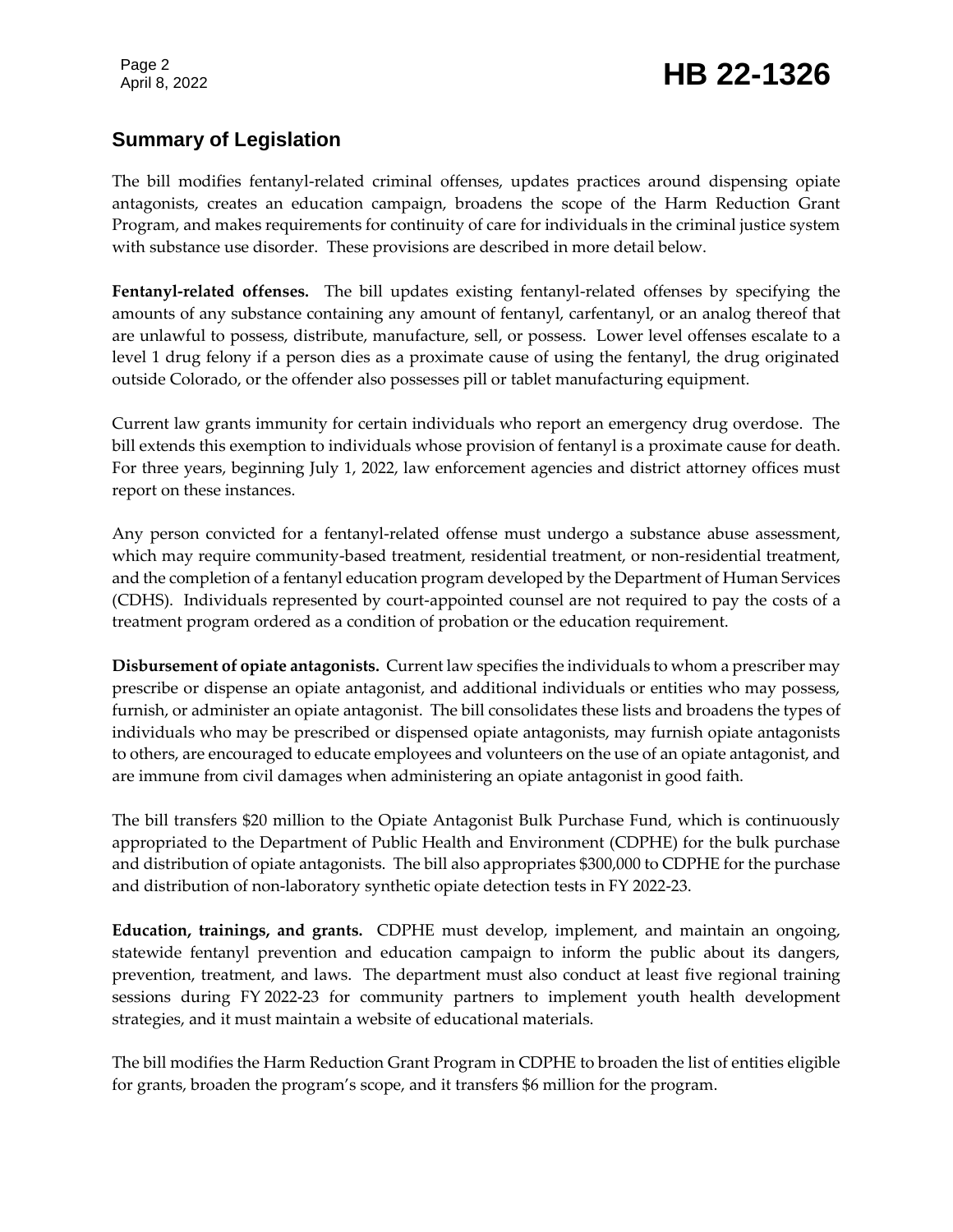**Continuity of care.** Current law encourages correctional facilities to maintain the treatment of an incarcerated person's opioid use disorder. The bill requires such treatment, and requires the correctional facility to provide opiate antagonists and a referral to a treatment provider to the person upon release from the facility.

The bill also extends the requirement to provide opiate antagonists and a referral to county jails. County jails must develop protocols for medication-assisted treatment or other withdrawal management care by January 1, 2023; the bill transfers \$3 million to CDHS to assist county jails with these requirements.

Starting January 1, 2023, community corrections programs in the Department of Public Safety must assess participants for substance use withdrawal symptoms and to develop protocols for withdrawal management care. The bill expands the authority of the Correctional Treatment Board to address drug overdose prevention.

### **Assumptions**

The bill requires specific appropriations from the Behavioral and Mental Health Cash Fund to cover many of the bill's costs. The fiscal note assumes that additional costs to implement the bill above these amounts are also paid from that fund through FY 2023-24. In future years, General Fund will be required to cover any ongoing expenses. The General Assembly may also choose to appropriate General Fund for these additional expenses, and the fiscal note will be updated to reflect the actual fund source used.

## **Comparable Crime Analysis**

Legislative Council Staff is required to include certain information in the fiscal note for any bill that creates a new crime, changes the classification of an existing crime, or creates a new factual basis for an existing crime. The following sections outline data on crimes that are comparable to the offense in this bill and discuss assumptions on future rates of criminal convictions resulting from the bill.

**Prior conviction data.** The bill changes the classification of several existing crimes, as discussed below.

**Possession.** The bill makes the unlawful possession of any material, compound, mixture, or preparation that weighs over 4 grams and contains any amount of fentanyl, carfentanal, or an analog thereof a level 4 drug felony. From FY 2018-19 to FY 2020-21, 10,946 individuals have been convicted and sentenced for the offense of possession of a schedule I or II controlled substance. Of the persons convicted, 7,469 were male, 3,473 were female, and 7 did not have a gender identified. Demographically, 9,099 were White, 1,017 were Black/African American, 617 were Hispanic, 80 were Asian, 64 were American Indian, 69 were classified as "Other," and 3 did not have a race identified.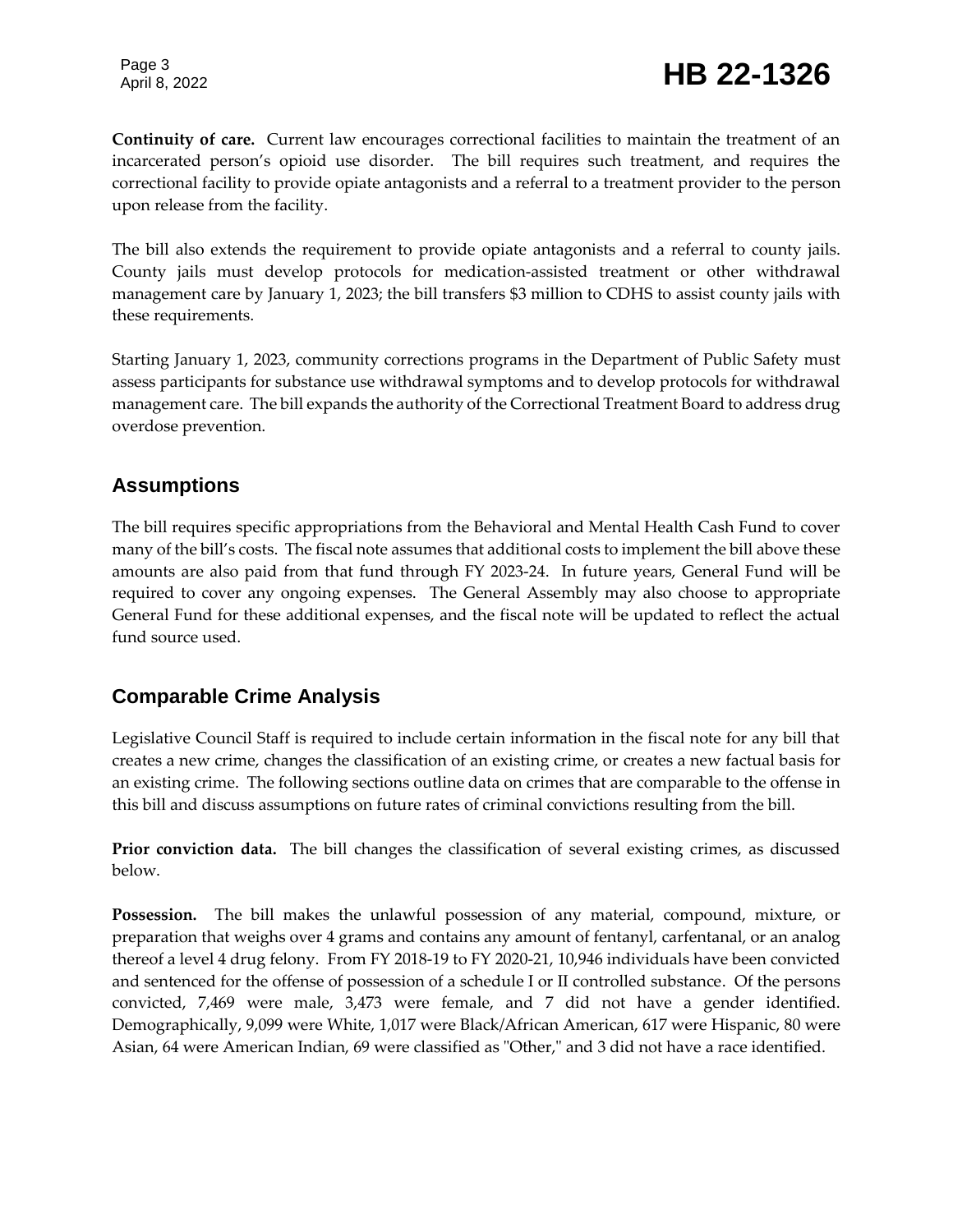## Page 4<br>April 8, 2022 **HB 22-1326**

**Distribution.** Under current law, unlawful distribution of controlled substances are sentenced as follows: 250 grams or more is a level 1 drug felony; 14 grams to 250 grams is a level 2 drug felony; and 0 grams to 14 grams is a level 3 drug felony. Under the bill, unlawful distribution (as well as manufacturing, dispensing, or sale of a material, compound, mixture, or preparation containing fentanyl, carfentanal, or an analog thereof) is:

- a level 1 drug felony if it weighs more than 50 grams;
- a level 2 drug felony if it weighs more than 4 grams, but not more than 50 grams; and
- a level 3 drug felony if it weighs not more than 4 grams.

From FY 2018-19 to FY 2020-21, 2,452 individuals have been convicted and sentenced for the offenses of distribution of controlled substances. Of the persons convicted, 1,943 were male, 507 were female, and 2 did not have a gender identified. Demographically, 1,779 were White, 412 were Black/African American, 206 were Hispanic, 24 were Asian, 9 were American Indian, 15 were classified as "Other," and 7 did not have a race identified.

**Assumptions.** While the number of individuals convicted of possession offenses under current law is substantial, because fentanyl is already a controlled substance and because many of the new offenses that may be charged under the bill will correspond with other existing drug felony charges, the fiscal note assumes that the bill will result in minimal additional possession case filings.

For distribution offenses, this analysis assumes that 5 percent of level 3 drug felony convictions will escalate to level 2 drug felonies under the bill, resulting in a net increase of about 32 offenders per year convicted and sentenced to custody in the Department of Corrections (DOC). The average DOC length of stay for a level 2 drug felony is 26.5 months with an average parole of 14.3 months, increased from the level 3 drug felony average length of stay of 16.8 months and average parole of 9.3 months

Visit [leg.colorado.gov/fiscalnotes](http://leg.colorado.gov/fiscalnotes/) for more information about criminal justice costs in fiscal notes.

#### **State Revenue**

**Criminal fines and court fees.** By modifying existing drug felony offenses, the bill will increase state revenue from criminal fines and court fees by an indeterminate amount beginning in FY 2022-23, credited to the Fines Collection Cash Fund, various other cash funds in the Judicial Department, and the General Fund. The fine penalty is \$1,000 to \$100,000 for a level 4 drug felony, up to \$5,000 to \$1,000,000 for a level 1 drug felony is. Additionally, court fees may be imposed on a case-by-case basis for a variety of court-related costs, such as probation supervision, drug surcharges, or late fees. Because the courts have the discretion of incarceration, imposing a fine, or both, a precise state revenue impact cannot be determined. Criminal fine and court fee revenue is subject to TABOR.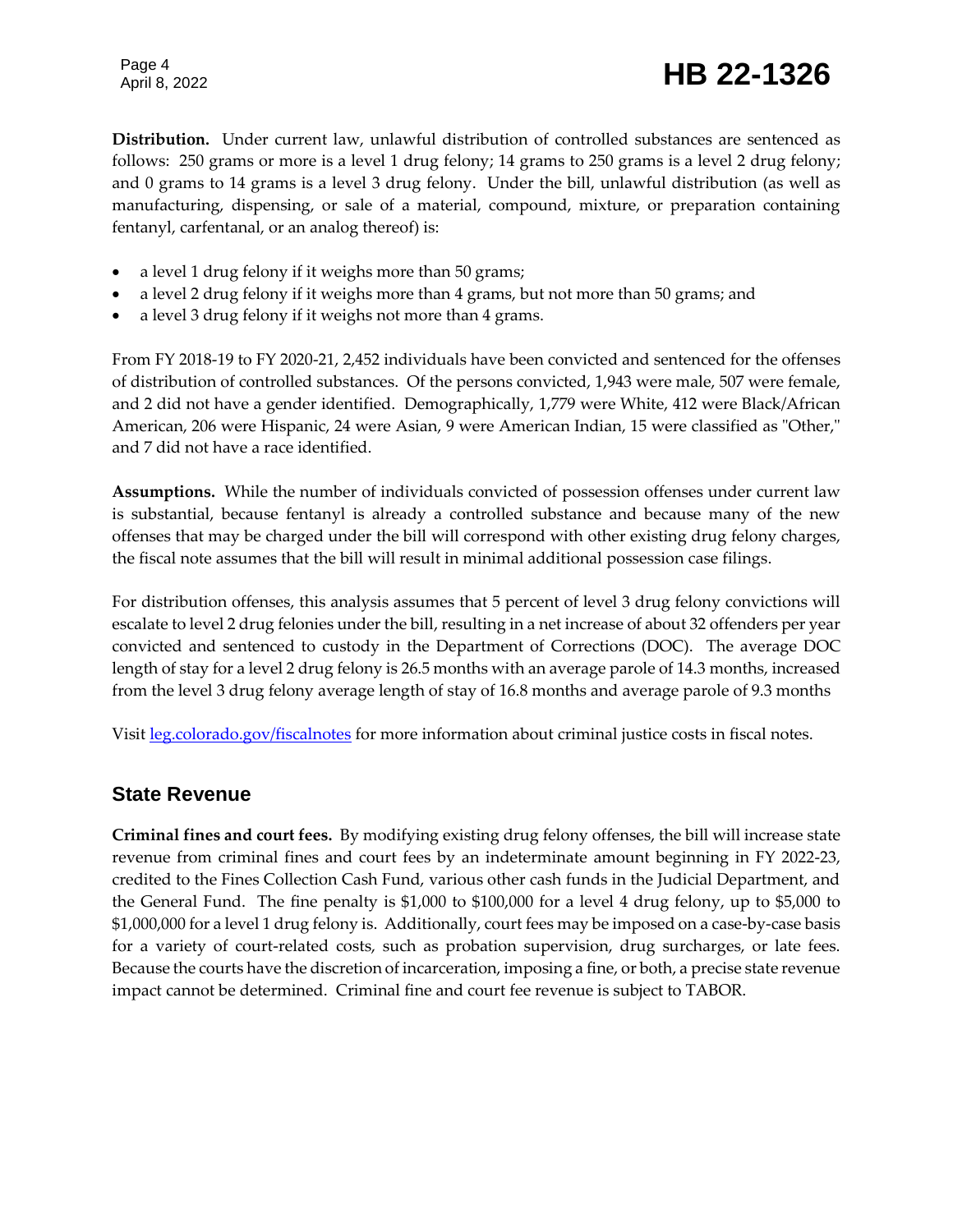## **State Transfers**

For FY 2022-23, the bill requires the following transfers from the Behavioral and Mental Health Cash Fund:

- \$20.0 million to the Opiate Antagonist Bulk Purchase Fund; and
- \$6.0 million to the Harm Reduction Grant Program Cash Fund.

### **State Expenditures**

The bill increases state expenditures in multiple departments by \$17.7 million beginning in FY 2022-23 from the various cash funds. Expenditures are shown in Table 2. It may also increase workload and costs for the Judicial Department related to the enhanced criminal penalties under the bill. These impacts are described below.

| <b>Cost Components</b>                             | FY 2022-23   | FY 2023-24   |
|----------------------------------------------------|--------------|--------------|
| <b>Department of Public Health and Environment</b> |              |              |
| <b>Personal Services</b>                           | \$383,217    | \$375,860    |
| <b>Operating Expenses</b>                          | \$7,020      | \$6,885      |
| <b>Capital Outlay Costs</b>                        | \$31,000     |              |
| Opiate Antagonists Bulk Purchase                   | \$9,065,195  | \$9,065,195  |
| <b>Harm Reduction Grants</b>                       | \$2,588,964  | \$2,588,964  |
| <b>Education Campaign</b>                          | \$925,490    | \$925,490    |
| <b>Fentanyl Tests</b>                              | \$300,000    |              |
| <b>Regional Trainings</b>                          | \$50,000     |              |
| Website Development                                | \$30,000     | \$5,000      |
| Centrally Appropriated Costs <sup>1</sup>          | \$96,087     | \$96,348     |
| FTE - Personal Services                            | 5.2 FTE      | 5.1 FTE      |
| <b>CDPHE Subtotal</b>                              | \$13,476,972 | \$13,063,742 |

#### **Table 2 Expenditures Under HB 22-1326**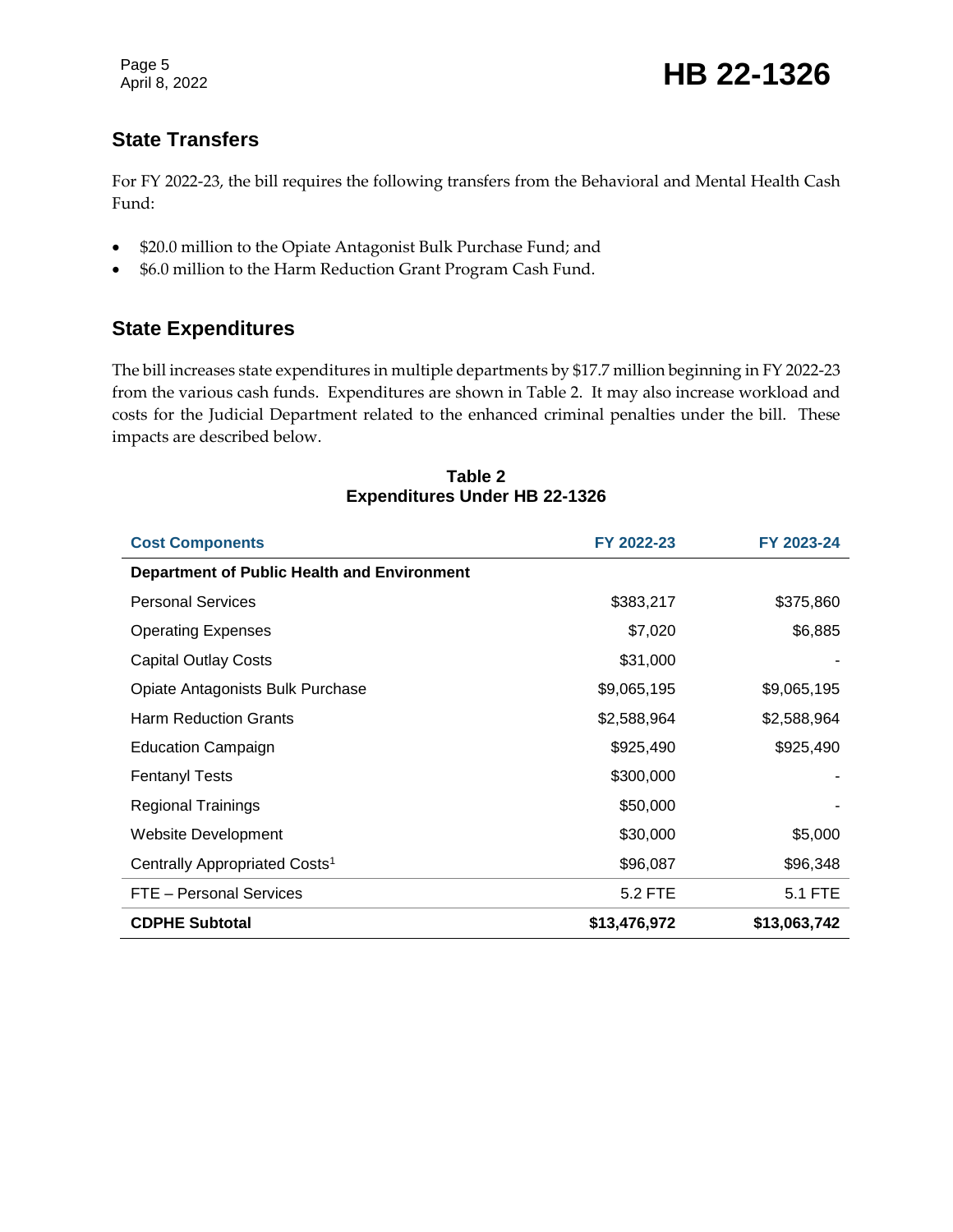## Page 6<br>April 8, 2022 **HB 22-1326**

| <b>Department of Human Services</b>       |                  |                |                |
|-------------------------------------------|------------------|----------------|----------------|
| <b>Personal Services</b>                  |                  | \$184,118      | \$184,118      |
| <b>Operating Expenses</b>                 |                  | \$2,700        | \$2,700        |
| <b>Capital Outlay Costs</b>               |                  | \$12,400       |                |
| <b>County Jails Support</b>               |                  | \$3,000,000    |                |
| <b>MSO Regional Evaluation</b>            |                  | \$700,000      |                |
| <b>Fentanyl Education Program</b>         |                  | \$150,000      | \$25,000       |
| Centrally Appropriated Costs <sup>1</sup> |                  | \$36,562       | \$36,562       |
| FTE - Personal Services                   |                  | <b>2.0 FTE</b> | $2.0$ FTE      |
| <b>CDHS Subtotal</b>                      |                  | \$4,085,780    | \$248,380      |
| <b>Judicial Department</b>                |                  |                |                |
| <b>Treatment Costs</b>                    |                  | \$178,154      | \$178,154      |
| <b>Judicial Subtotal</b>                  |                  | \$178,154      | \$178,154      |
| <b>Department of Corrections</b>          |                  |                |                |
| <b>Prison Operating Expenditures</b>      |                  |                | \$470,573      |
| <b>Parole Operating Expenditures</b>      |                  |                | (\$120,063)    |
| <b>DOC Subtotal</b>                       |                  |                | \$350,510      |
|                                           | <b>Total</b>     | \$17,740,906   | \$17,678,186   |
|                                           | <b>Total FTE</b> | <b>7.2 FTE</b> | <b>7.1 FTE</b> |

**Table 2 Expenditures Under HB 22-1326 (Cont.)**

<sup>1</sup> *Centrally appropriated costs are not included in the bill's appropriation.*

**Department of Public Health and Environment.** Costs will increase to for a variety of activities, as described below. Standard operating and capital outlay costs are included for all new personnel.

- *Opiate Antagonists Bulk Purchase, Harm Reduction Grants, and Fentanyl tests.* The bill requires appropriations to increase the opiate antagonist bulk purchase program, the Harm Reduction Grant Program, and to procure non-laboratory synthetic opiate detection tests. The estimates in Table 2 are for illustrative purposes only; actual costs will be based on demand for these services, available fund balance, and decisions made by the department. The growth of the bulk purchase program requires 2.1 FTE to update policies, evaluate additional orders, conduct outreach, and report on the program. The growth of the Harm Reduction Grant Program requires 2.2 FTE to update policies, evaluate grant applications, monitor grant awards, and compile reports.
- *Education campaign.* Based on other educational and public awareness campaigns operated by the department, the fentanyl campaign is estimated to cost \$1.0 million per year for three years. This includes working with a media agency and pursuing a variety of media outlets including television and web-based outreach. Costs also include 0.8 FTE to manage the agency contract, approve plans, and facilitate reporting.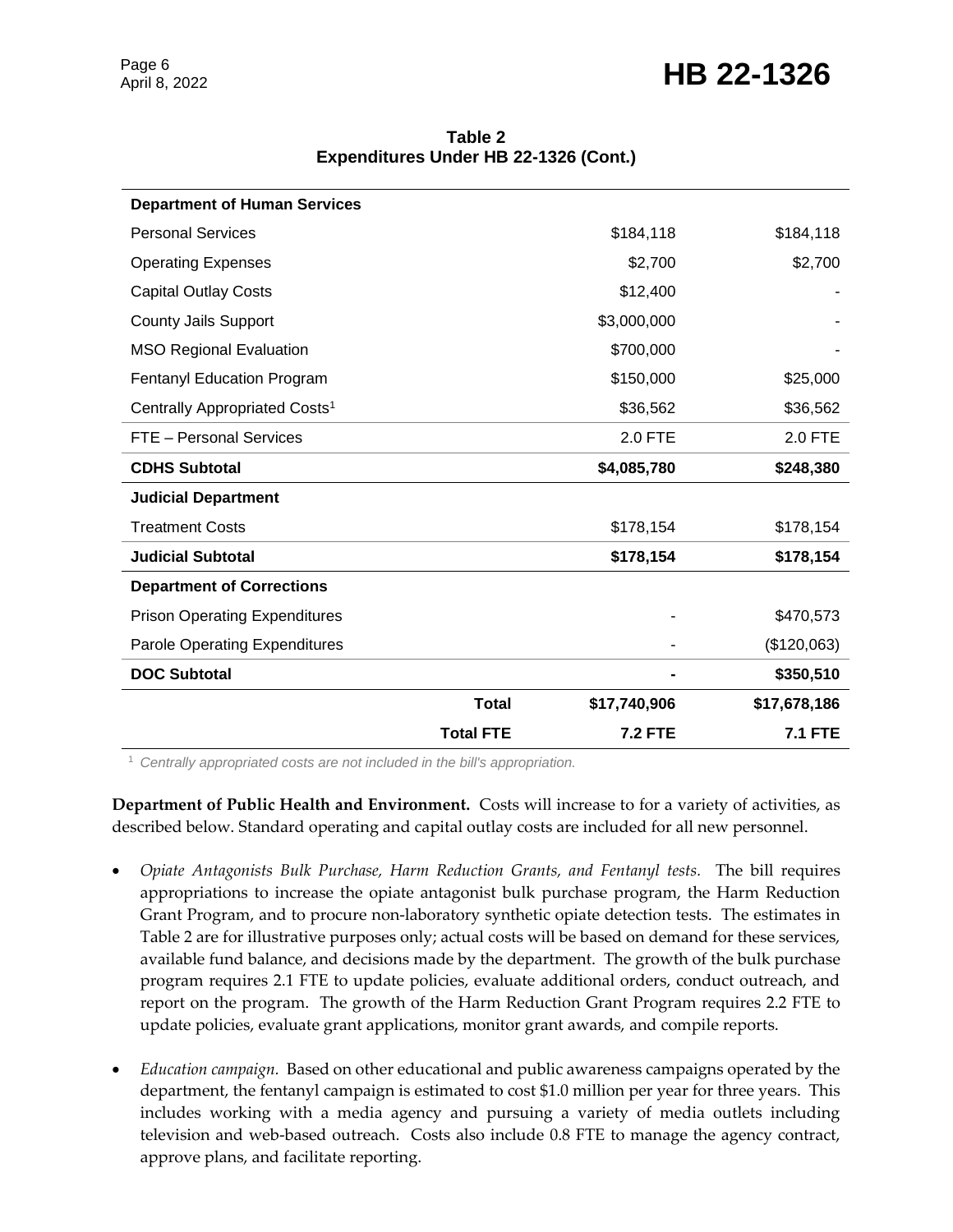- *Regional trainings.* Costs for the regional trainings include facility rental, developing training materials, and providing travel stipends to community partners. The trainings require 0.1 FTE in FY 2022-23 only.
- *Website development.* Workload will increase to develop, implement, and maintain a website to serve as the state resource for the most accurate and timely information regarding fentanyl.

**Department of Human Services.** Workload will increase to approve residential treatment facilities, ensure that individuals transition into treatment facilities, and report on the programs, which requires 2.0 FTE beginning in FY 2022-23. Standard operating and capital outlay costs are included.

- *County jail support.* The bill requires \$3.0 million to support county jails in developing protocols for medication-assisted treatment and other appropriate withdrawal management care.
- *MSO Regional Evaluation.* The bill requires managed service organizations (MSOs) to evaluate the existing supply and demand for medication-assisted treatment, other withdrawal management treatments, and the provision of recovery services. The department will contract for the evaluation at a cost of \$100,000 for each of the seven MSO regions in FY 2022-23.
- *Fentanyl education program.* Expenditures will increase to hire a contractor to develop the fentanyl education program for individuals receiving treatment in a residential or community-based treatment facility. The program will be developed by January 1, 2023, and updated annually.

**Judicial Department.** Standard operating and capital outlay costs are included.

- *Probation.* The bill requires residential or community-based treatment for certain individuals as a condition of parole, and specifies that an individual with court-ordered representation is not responsible for the costs. The fiscal note estimates that approximately 23 individuals may be required to undertake such treatment with costs covered by the state. This is estimated to cost \$178,154 per year.
- *Trial courts*. This bill may increase workload and costs for the trial courts in the Judicial Department to process additional criminal case filings. To the extent that offenders are sentenced to probation, workload and costs in the Division of Probation will increase. Workload and costs may increase in the agencies that provide representation to indigent persons, including the Office of the State Public Defender and the Office of Alternate Defense Counsel. Overall, it is assumed these impacts can be accomplished within existing appropriations. Should a change in funding be required for any agency or division with the Judicial Department, the fiscal note assumes it will be addressed through the annual budget process*.*

Workload will also increase in trial courts for annual reporting to the legislature and to process drug evaluations for fentanyl offenders. This can be accomplished within existing appropriations.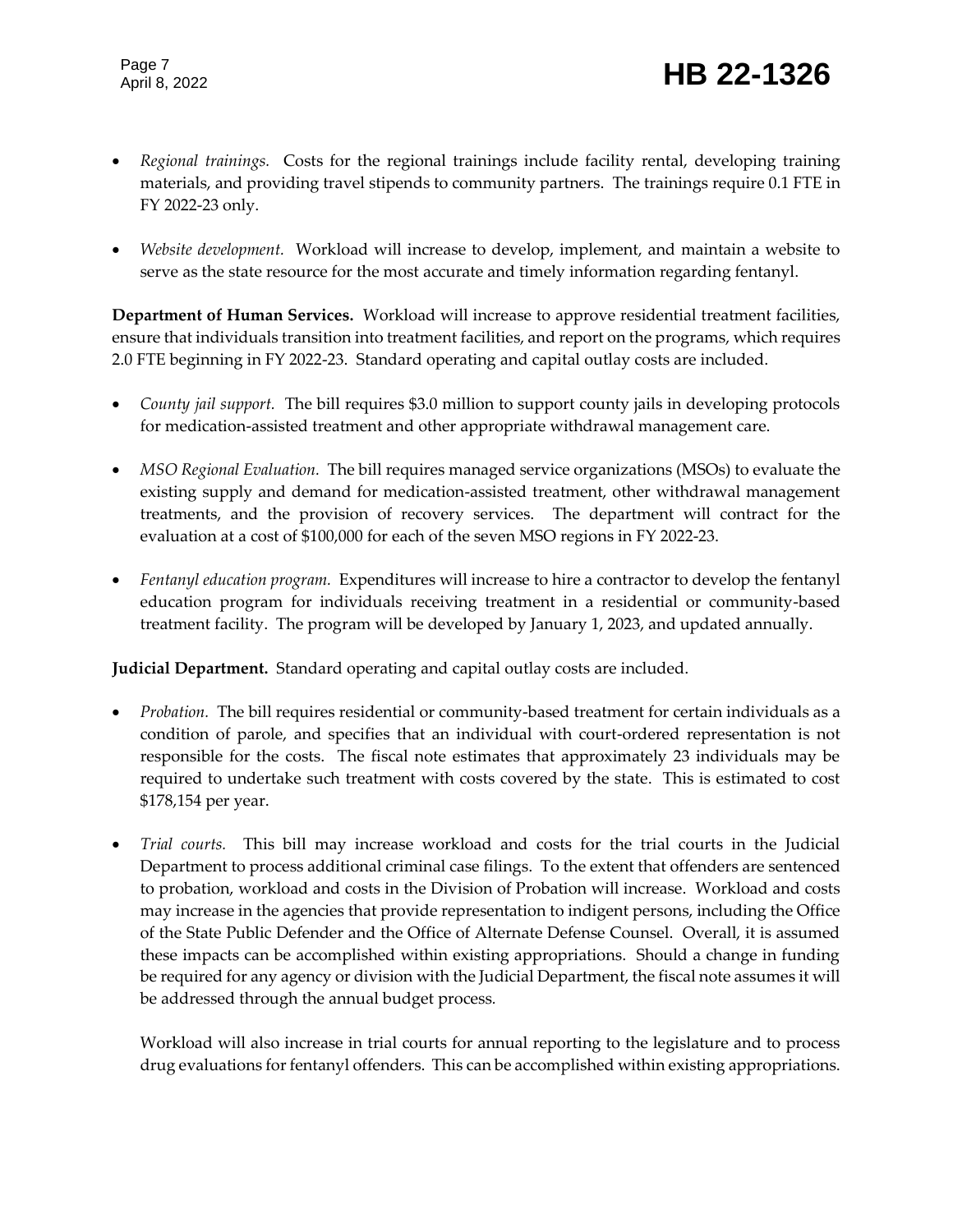**Department of Corrections prison and parole costs (five-year fiscal impact).** Based on the assumptions provided in the Comparable Crime Analysis section, this bill increases prison operating costs for DOC by a total of \$2.4 million over the five-year period beginning in FY 2022-23, which are paid from the General Fund. The fiscal note assumes no prison operating impacts will occur in the first year due to the amount of time required for criminal filing, trial, disposition and sentencing of each case. Once an offender is released from prison, they are assigned to parole; the parole impact is assumed to first occur in FY 2024-25. Table 3 shows the estimated cost of the bill over the next five fiscal years.

| <b>Fiscal Year</b> | <b>Prison</b><br><b>ADP Impact</b> | <b>Prison</b><br><b>Cost</b> | <b>Parole</b><br><b>ADP Impact</b> | <b>Parole</b><br><b>Cost</b> | <b>Total</b><br><b>Costs</b> |
|--------------------|------------------------------------|------------------------------|------------------------------------|------------------------------|------------------------------|
| FY 2022-23         | ۰                                  |                              | ۰                                  | ٠                            | \$0                          |
| FY 2023-24         | 19.1                               | \$470,573                    | (19.1)                             | (\$120,063)                  | \$350,510                    |
| FY 2024-25         | 25.9                               | \$635,732                    | 0.5                                | \$3,010                      | \$638,742                    |
| FY 2025-26         | 25.9                               | \$635,732                    | 13.4                               | \$84,111                     | \$719,843                    |
| FY 2026-27         | 25.9                               | \$635,732                    | 13.4                               | \$84,111                     | \$719,843                    |
|                    |                                    |                              |                                    | <b>Total</b>                 | \$2,428,938                  |

#### **Table 3 Prison and Parole Operating Costs Under HB 22-1326**

**Department of Corrections capital construction costs.** In addition to the five-year operating and parole impacts discussed above, Section 2-2-703, C.R.S., requires that the General Assembly consider increased capital construction costs for DOC to house additional inmates. Based on the average per-bed construction costs of previous prison facilities, capital construction costs of \$4,640,246 would be required to increase prison bed space in line with the estimated increase in prison population under this bill. If the General Assembly determines that additional prison bed space is needed, this bill should include a transfer of General Fund to the Capital Construction Fund, to be reappropriated to the Corrections Expansion Reserve Fund. Money in the Corrections Expansion Reserve Fund is available for future DOC construction projects, which would be identified and funded through the annual budget process based on the state's overall prison needs.

**Centrally appropriated costs.** Pursuant to a Joint Budget Committee policy, certain costs associated with this bill are addressed through the annual budget process and centrally appropriated in the Long Bill or supplemental appropriations bills, rather than in this bill. These costs, which include employee insurance and supplemental employee retirement payments, are shown in Table 2.

### **Local Government**

Beginning in FY 2022-23, this bill is expected to increase local government workload and costs, as described below. The exact impact to a particular local government will vary depending on the number of offenses committed within its jurisdiction.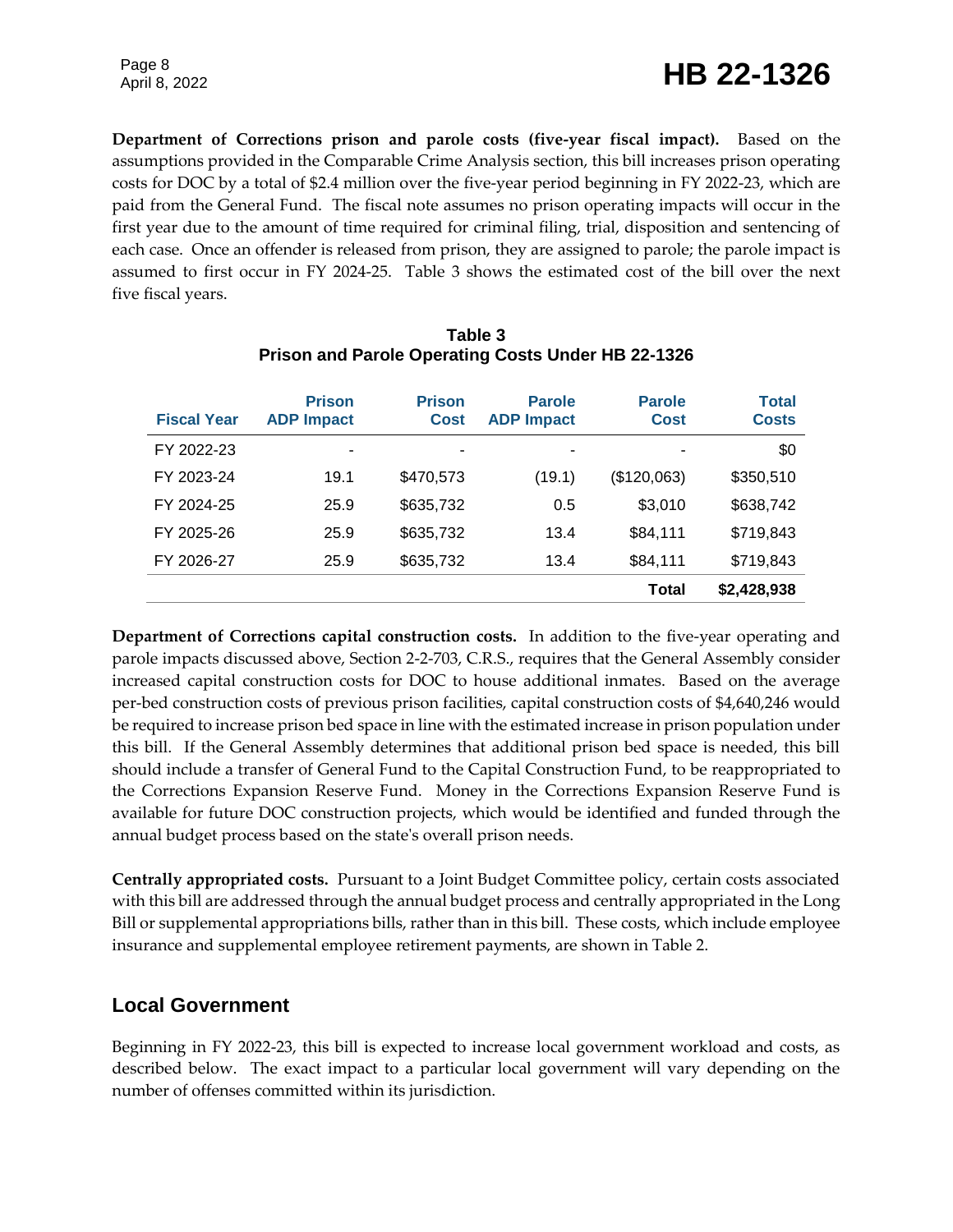## Page 9<br>April 8, 2022 **HB 22-1326**

**District attorneys**. The bill increases workload and costs for district attorneys to prosecute new drug felony offenses. Workload will also increase to report on drug or alcohol overdose investigations provided by law enforcement agencies. District attorney offices are funded by counties, with each county in a judicial district contributing based on its population.

**Law enforcement agencies.** Workload will increase for law enforcement agencies to report on whether arrests are made, or not made pursuant to statutory immunity, as a result of the investigation of an emergency drug or alcohol overdose.

**County jails.** Workload will increase in county jails to develop protocols for medication-assisted treatment or other withdrawal management care, and to provide opiate antagonists to certain individuals upon release from custody. These costs will be offset, at least partially, by funding made available in this bill. Once state funding expires, counties will be responsible for the full costs of these services.

### **Effective Date**

The bill takes effect January 1, 2023, except that the sections pertaining to fentanyl-related offenses, opiate antagonists, synthetic opiate detection tests, the education campaign, and the Harm Reduction Grant Program take effect July 1, 2022. The bill applies to offenses committed on or after July 1, 2022. The bill includes various conditional provisions to account for whether or not House Bill 22-1278 creating the Behavioral Health Administration takes effect, which do not substantively affect the provisions or effective dates in this bill.

## **State Appropriations**

For FY 2022-23, the bill requires the following appropriations from the Behavioral and Mental Health Cash Fund:

- \$1,379,119 to the Department of Public Health and Environment, and 4.9 FTE;
- \$4,049,218 to the Department of Human Services, and 2.0 FTE; and
- \$178,154 to the Judicial Department.

This bill may require a General Fund appropriation in FY 2022-23 of \$2,428,938 for the five-year DOC operating impacts identified in Table 3 if House Bill 22-1330 is not enacted. The General Assembly may also appropriate \$4,640,246 for prison bed construction, as necessary.

The remaining expenditures are paid from continuously appropriated cash funds.